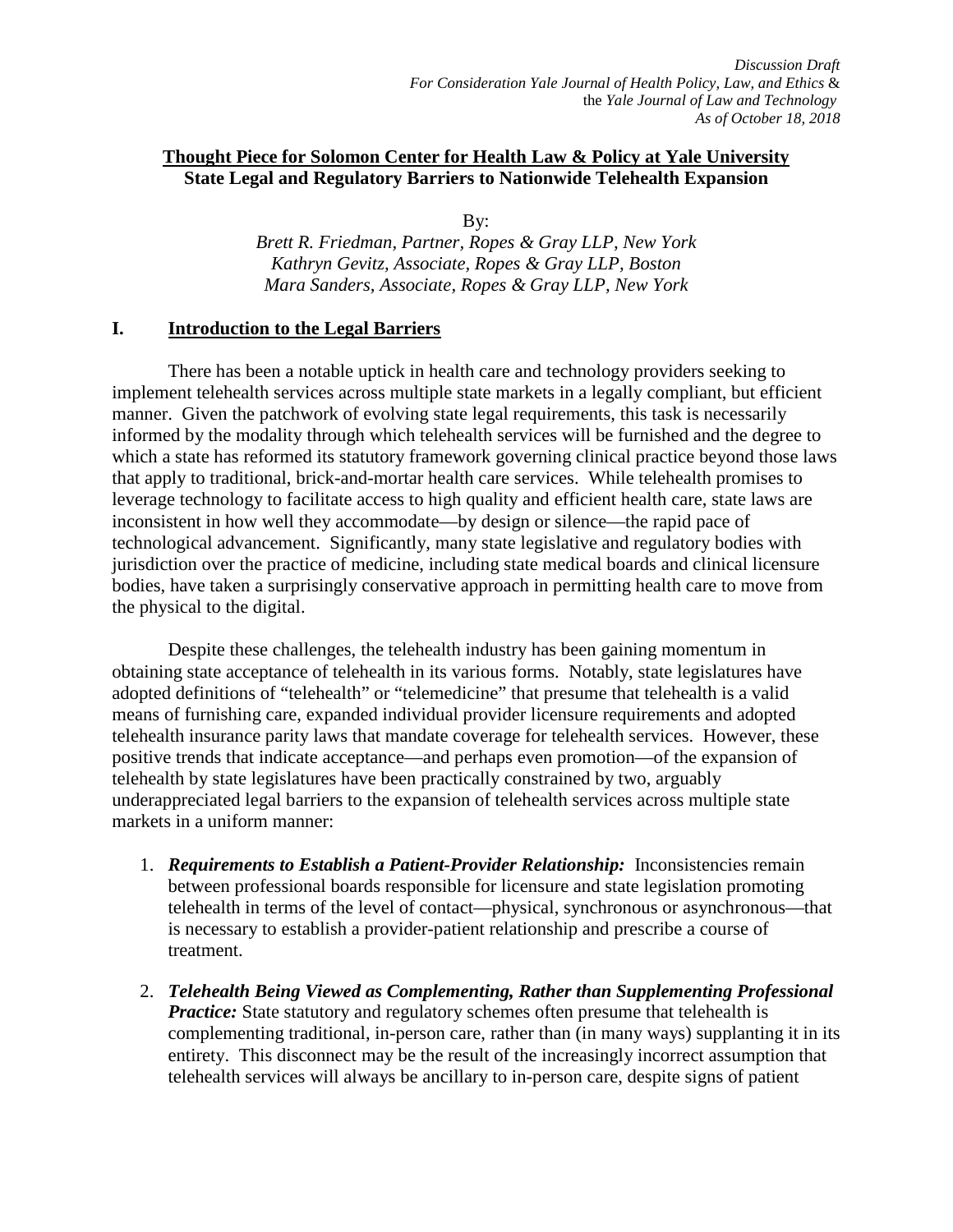preference to the contrary, or it may be due to simple inaction on the part of legislatures and agencies.

Specifically, many state legislatures have taken steps to create a legislative framework that permits or even facilitates the growth of telehealth in their state. However, when telehealth providers attempt to capitalize on these laws, they often find themselves running up against state medical and pharmacy boards that have taken a more cautious approach to permitting the provision of health care services through telehealth modalities. Through strict application of standards of care or prescribing requirements, these boards have succeeded in effectively limiting entry of more novel telehealth providers into state markets. Following the recent, highly public court case (the *Teledoc* case), state medical boards were admonished of the consequences when they explicitly required that, in all cases, an *in-person (i.e., physical)* encounter occur before telehealth services can be furnished.<sup>[1](#page-1-0)</sup> Despite this case, state medical and pharmacy boards have persisted in restricting—either intentionally or inadvertently—different modalities of telehealth, and, therefore, the further proliferation of complete app-based care.

# **II. Case Study-Based Examination of Requirements for Establishing a Provider-Patient Relationship**

A case study regarding self-administered hormonal contraceptives constitutes a particularly salient example of these legal barriers. Specifically, self-administered hormonal contraceptives are, in many ways, exemplary candidates for prescribing through apps and other asynchronous telehealth modalities. As a general matter, contraceptives pose a unique prescribing case that can be differentiated from that of other prescription drugs for two reasons: (1) contraceptives are not prescribed to treat an illness requiring diagnosis; and (2) where most prescription drugs are subject to concerns regarding overprescribing, public health and welfare principles call for maximizing access to and use of contraceptives. CDC guidelines indicate, therefore, that self-administered hormonal contraceptives can be appropriately prescribed based on patient self-reported information.<sup>[2](#page-1-1)</sup> On the other hand, women's health issues also often draw undue political attention and legislative and/or regulatory scrutiny. Accordingly, when considering application of state legal principles to telehealth services, there is a need to contemplate both the nature of the services being offered and the potential "demand" of the patient from the telehealth encounter.

# *A. California's "Appropriate Prior Examination" Requirement*

California law permits both synchronous and asynchronous telehealth encounters to serve as the basis of establishing a provider-patient relationship.<sup>[3](#page-1-2)</sup> However, California law forbids practitioners from writing prescriptions, unless the provider has performed an "appropriate prior

<span id="page-1-0"></span> <sup>1</sup> Matthew Perlman, *Teledoc Drops Antitrust Suit Against Texas Med Board*, LAW360 (Nov. 30, 2017), *available at*  https://www.law360.com/articles/989922/teladoc-drops-antitrust-suit-against-texas-med-board. In the *Teledoc* case, Teledoc, a major telehealth company, argued that the Texas Medical Board's requirement of an in-person examination was an antitrust law violation because it effectively limited the practice of telemedicine to in-state providers, regardless of whether out-of-state providers were appropriately licensed in the State of Texas. 2 CENTERS FOR DISEASE CONTROL AND PREVENTION, *U.S. Selected Practice Recommendations for Contraceptive* 

<span id="page-1-1"></span>*Use* (2016), *available at* https://www.cdc.gov/mmwr/volumes/65/rr/rr6504a1.htm?s\_cid=rr6504a1\_w. <sup>3</sup> CAL. BUS. & PROF. CODE § 2290.5.

<span id="page-1-2"></span>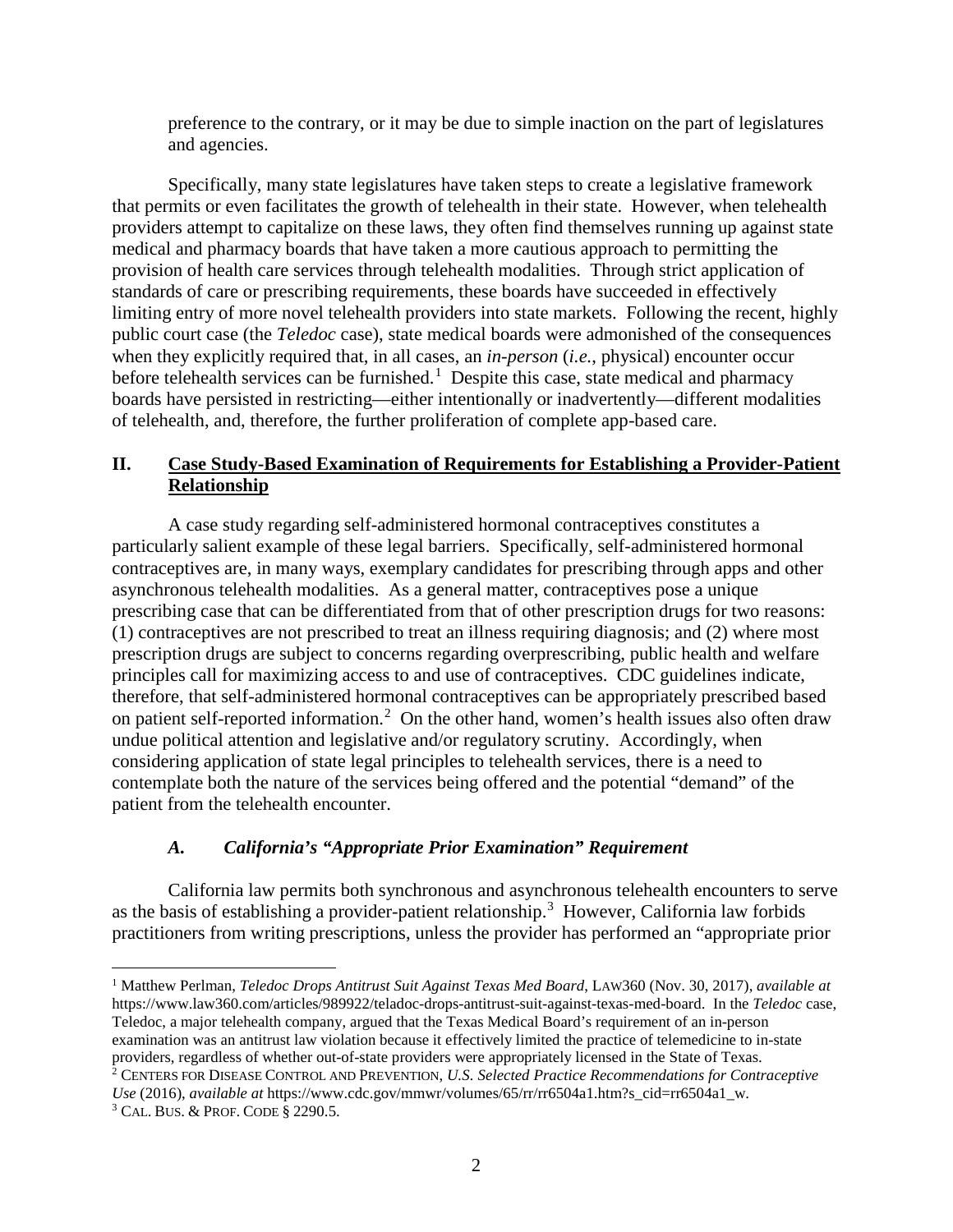examination."<sup>[4](#page-2-0)</sup> In the context of app-based prescribing, the question then becomes whether an "appropriate prior examination" can occur through a telehealth encounter, and, more specifically, through an asynchronous telehealth encounter.

Under California's SB 464, practitioners may write prescriptions for self-administered hormonal contraceptives based on self-reported information obtained through patient surveys.<sup>[5](#page-2-1)</sup> While not entirely explicit, this statute appears to open the door to the inference that an asynchronous telehealth encounter through which certain information was collected could constitute an "appropriate prior examination" for the purposes of contraceptive prescribing. Despite the California legislature's apparent permissiveness towards asynchronous prescribing of contraceptives, a review of California Medical Board disciplinary actions has revealed that the California Medical Board has taken the position that, in order to meet the standard of care, a provider must conduct an initial, medical examination via either in-person or synchronous modality prior to prescribing of *any* drugs, including self-administered hormonal contraceptives.

The result of this apparent disconnect between California statute and state medical board standards is a system in which care that does not result in a prescription (such as preliminary testing) may be performed entirely asynchronously. Any prescribing must be preceded by a synchronous telehealth or in-person encounter, but follow-up care that pertains to the same diagnosis can theoretically be provided asynchronously. As such, a practitioner may prescribe self-administered contraceptives only after performing an in-person or synchronous examination, but may make prescribing decisions with respect to self-administered hormonal contraceptives based off of self-reported information obtained from the patient asynchronously. This complex and inconsistent scheme creates undue burden for both patient and providers that arguably operates in contravention of legislative intent and scientific consensus, and also force the provider to anticipate the treatment demands of the patient in determining how the initial clinical services will be delivered.

#### *B. Strict Interpretation of Standard of Practice Requirements*

Utah's telehealth law explicitly provides for the delivery of both synchronous and asynchronous telehealth services.<sup>[6](#page-2-2)</sup> However, the Utah Medical Board has inferred that an asynchronous encounter does not generally adhere to the standards of practice applicable in a traditional health care setting for the establishment of a provider-patient relationship, and that an in-person or synchronous examination must occur to establish a provider-patient relationship before *any* services may be provided.<sup>[7](#page-2-3)</sup> Unlike California, Utah's synchronous encounter

<span id="page-2-1"></span><span id="page-2-0"></span> <sup>4</sup> *Id.* §§ 2242, 2242.1(a) 4022.

<span id="page-2-2"></span><sup>5</sup> *Id.* §§ 2242.2. 6 UTAH CODE ANN. § 26-60-101 *et. seq.*

<span id="page-2-3"></span><sup>7</sup> UTAH ADMIN. CODE r. 156-1-602(6) (proposed July 19, 2018); *Physician Licensing Board Meeting*, Utah Physician Licensing Board (May 17, 2018), https://utah.gov/pmn/sitemap/publicbody/828.html. During the Utah Medical Board's May 17, 2018 meeting, stakeholders from the Utah Medical Association expressed concern that the Telehealth Act does not grant the Division of Occupational and Professional Licensing the statutory authority to promulgate regulations expressly barring the use of asynchronous telehealth to form a provider-patient relationship; however, these same stakeholders noted that the Utah Medical Board could interpret the statutory requirement that telehealth providers "be held to the same standards of practice as those applicable in traditional health care settings" as requiring an initial synchronous encounter in sub-regulatory guidance or enforcement actions. Notably, some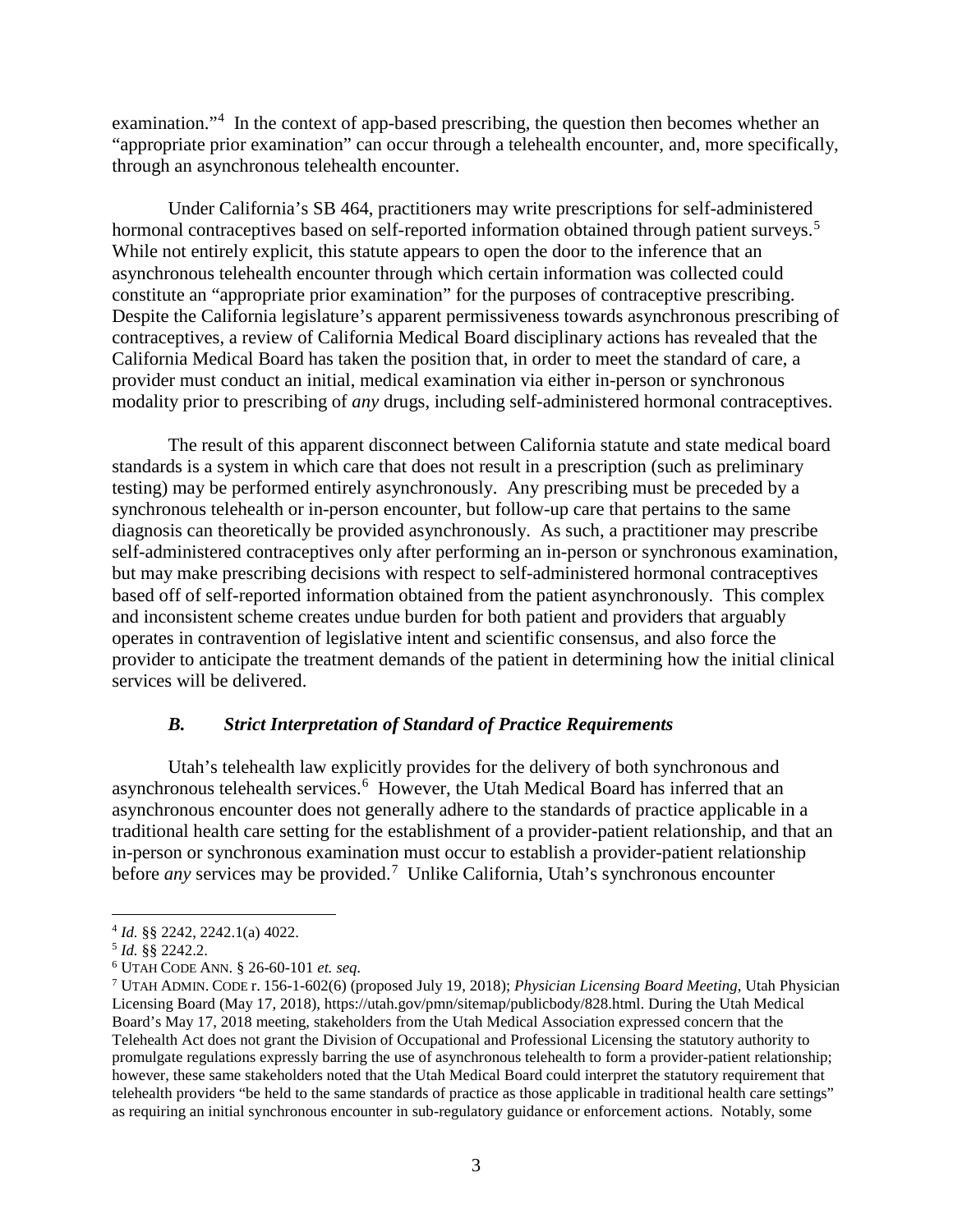requirement is not limited to care that may result in an order for a prescription drug or diagnostic test.

Utah's Medical Board and legislature appear to align on the prescribing of contraceptives. Utah law permits asynchronous prescribing of self-administered hormonal contraceptives through an "online branching questionnaire" that has been approved by the Board of Pharmacy.<sup>[8](#page-3-0)</sup> In order to prescribe via online branching questionnaire, the telehealth provider, the pharmacy that receives the prescription and the technological intermediary that facilitates the provider-patient interaction must all meet a host of requirements, including specific licensure requirements.<sup>[9](#page-3-1)</sup> Accordingly, despite similar Medical Board concerns, the practical experience in California and Utah is entirely different. While Utah's Medical Board has taken a more cautious approach to telehealth generally than in California, it has accepted the contraceptive services "use case" as not requiring a synchronous patient encounter. Conversely, California is generally more lenient in the provision of telehealth services, which is dependent on the clinical result of the encounter, but has taken a stricter position on contraceptive treatment. Taken together, a telehealth provider is left to grapple with subtle, yet significant differences in the provision of services over telehealth modalities, which is not easily discernable from the applicable statutory framework.

## **III. Case Study Examination of Telehealth as Being Able to Supplant In-Person Care**

State legislative efforts to facilitate the expansion of telehealth often overlook the extent to which state statutes and regulations presume that health care will occur during an in-person visit. Effective promotion of telehealth will, in many cases, require an overhaul of a host of statutes and regulations that govern the practice of medicine because telehealth services will do more than supplement the in-office provision of care. Specifically, state telehealth laws or guidance present three barriers under this rubric: (1) requirements that providers deliver telehealth services at the "same standard" as would apply to such services when performed in person, without clarification regarding whether precise equivalency between in-person and remote services is required or even feasible; (2) requirements, without contemplation of the type of patient information reasonably available to a remote provider, that a telehealth provider review a patient's medical records before delivering telehealth services or issuing a prescription; and (3) requiremenents—due to the prohibition on the corporate practice of medicine—to furnish professional services through a particular practice or entity structure that is not nationally scalable, but complies with specific state laws or guidance.

# *A. Application of a Common Standard of Care*

Utah's telehealth law provides, for example, that "a provider offering telehealth services shall . . . be held to the same standards of practice as those applicable in traditional health care

 $\overline{a}$ members of the Utah Medical Board voiced that they could not think of *any* instance in which the standard of care in a traditional health care setting would allow a provider-patient to be formed through an asynchronous encounter. Thus, although the proposed regulations, as currently drafted, do not expressly bar the use of asynchronous telehealth to form a provider-patient relationship, the Utah Medical Board's prior discussions indicate that it will never view asynchronous telehealth as establishing a provider-patient relationship except in limited circumstances. <sup>8</sup> UTAH CODE ANN. § 58-32-101 *et seq.*; UTAH ADMIN. CODE r. 156-83-306. 9 UTAH CODE ANN. § 58-32-101 *et seq.* 

<span id="page-3-1"></span><span id="page-3-0"></span>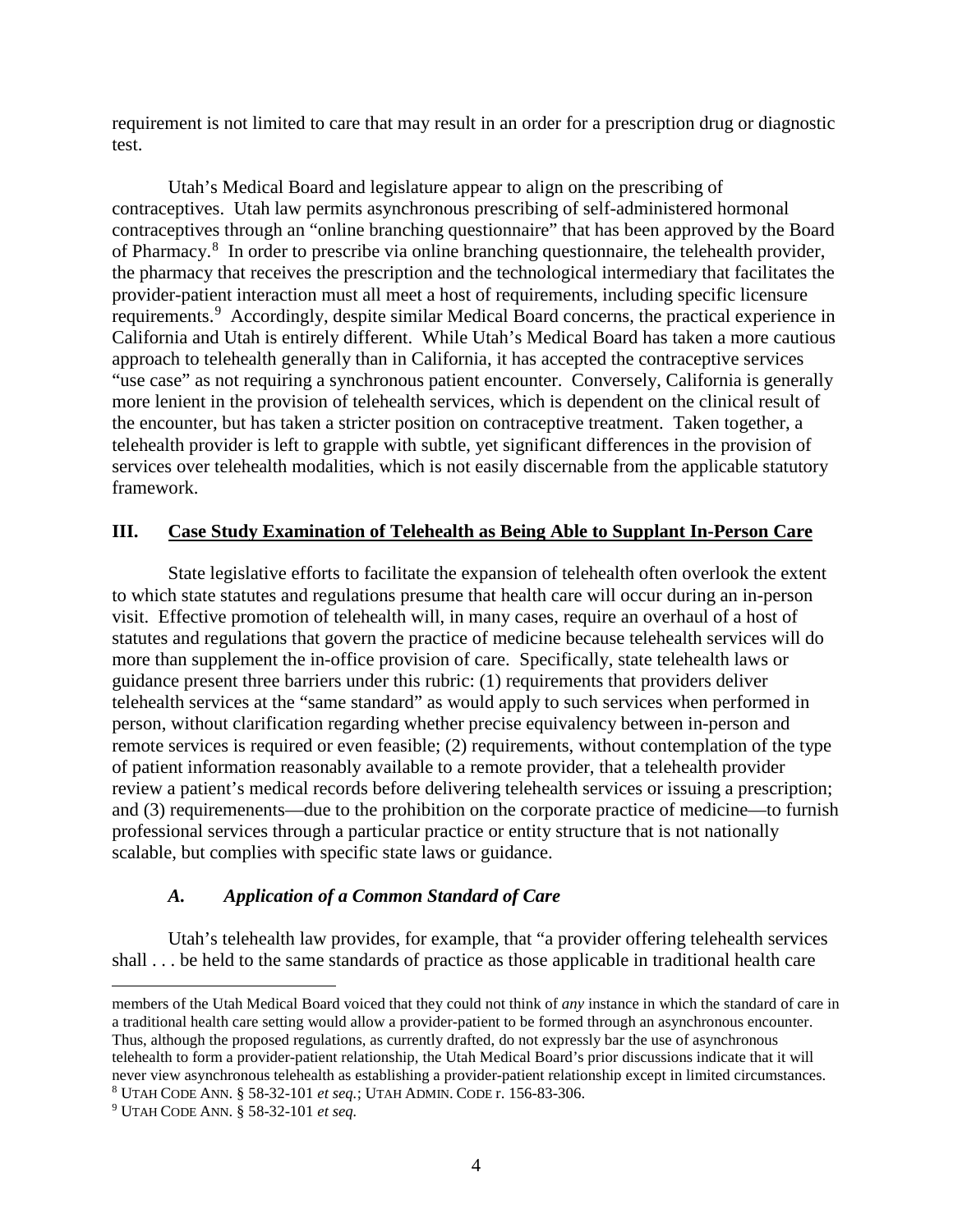settings."<sup>10</sup> Despite this edict, telehealth services are more commonly understood to be a unique modality that will never be a perfect analog for brick-and-mortar services. It may provide some advantages over in-person care (*e.g.*, ease of access, facilitation of patient monitoring), and it may fall short of in-person care in other ways. Providers who wish to engage in telehealth in Utah, therefore, are left to wonder what it means for health care to be the same but different: how much and in what ways can telehealth care differ from in-person care before it is deemed to not meet the same standard of practice? Furthermore, telehealth platforms must endeavor to build in features that mimic important aspects of in-person care, while not rending the platform so cumbersome as to lose telehealth's advantages.

In California, a review of disciplinary actions taken against telehealth providers demonstrates both how medical record review and standard of care equivalency requirements that are not explicitly stated in statutes or regulations may, nonetheless, be a source of risk for telehealth providers. Disciplinary proceedings have resulted in telehealth providers being sanctioned for failure to meet the standard of care when providing telehealth services and, in some cases, going beyond the recognized standard of care. For instance, the California Medical Board expressed concern that a provider had not sufficiently verified the identity of patients before writing prescriptions. While not required by statute or regulation, the California Medical Board appeared to take the position that the provider should have required proof of identity, heightened controls to reduce the risk of patients coming back multiple times under new identities, and verification that prescriptions were being delivered to home addresses. Additionally, the California Medical Board has expressed that a provider should have engaged in confirmatory testing prior to prescribing antibiotics for urinary tract infections, expressing concern that patient self-reporting was insufficient for diagnosis in the telehealth context, when such self-reporting would be considered sufficient for diagnoses in a brick-and-mortar setting.

## *B. Review of Available Medical Records and Patient Information*

New Jersey recently also enacted a telehealth law.<sup>[11](#page-4-1)</sup> While this law is, in many ways, intended to facilitate the expansion of telehealth in New Jersey, lack of clarity surrounding provisions that appear to be drafted under the assumption that telehealth services will be ancillary to an in-person relationship create risk for providers. Specifically, the law requires that the telehealth provider "[review] the patient's medical record" to determine whether telehealth services could meet the standard of care for that patient.<sup>[12](#page-4-2)</sup> The law does not clarify what the "medical record" consists of, nor does it describe the type or depth of review contemplated. A provider who sees a patient in a brick-and-mortar facility is not subject to this requirement that they review the patient's medical records before engaging with the patient. Furthermore, providers whose sole or primary interaction with a patient is via telehealth modalities will have access to different information about that patient's medical history than a provider at a brick-andmortar facility. Because New Jersey's law provides little insight into what is expected of telehealth providers to meet the medical records review requirements, it creates risk for telehealth providers who elect to offer treatment without a prior patient relationship.

<span id="page-4-0"></span> $10$  *Id.* § 26-60-103(1)(a)(2).

<span id="page-4-1"></span><sup>11</sup> N.J. S.B. S291 (2017). 12 *Id.* §2(c).

<span id="page-4-2"></span>